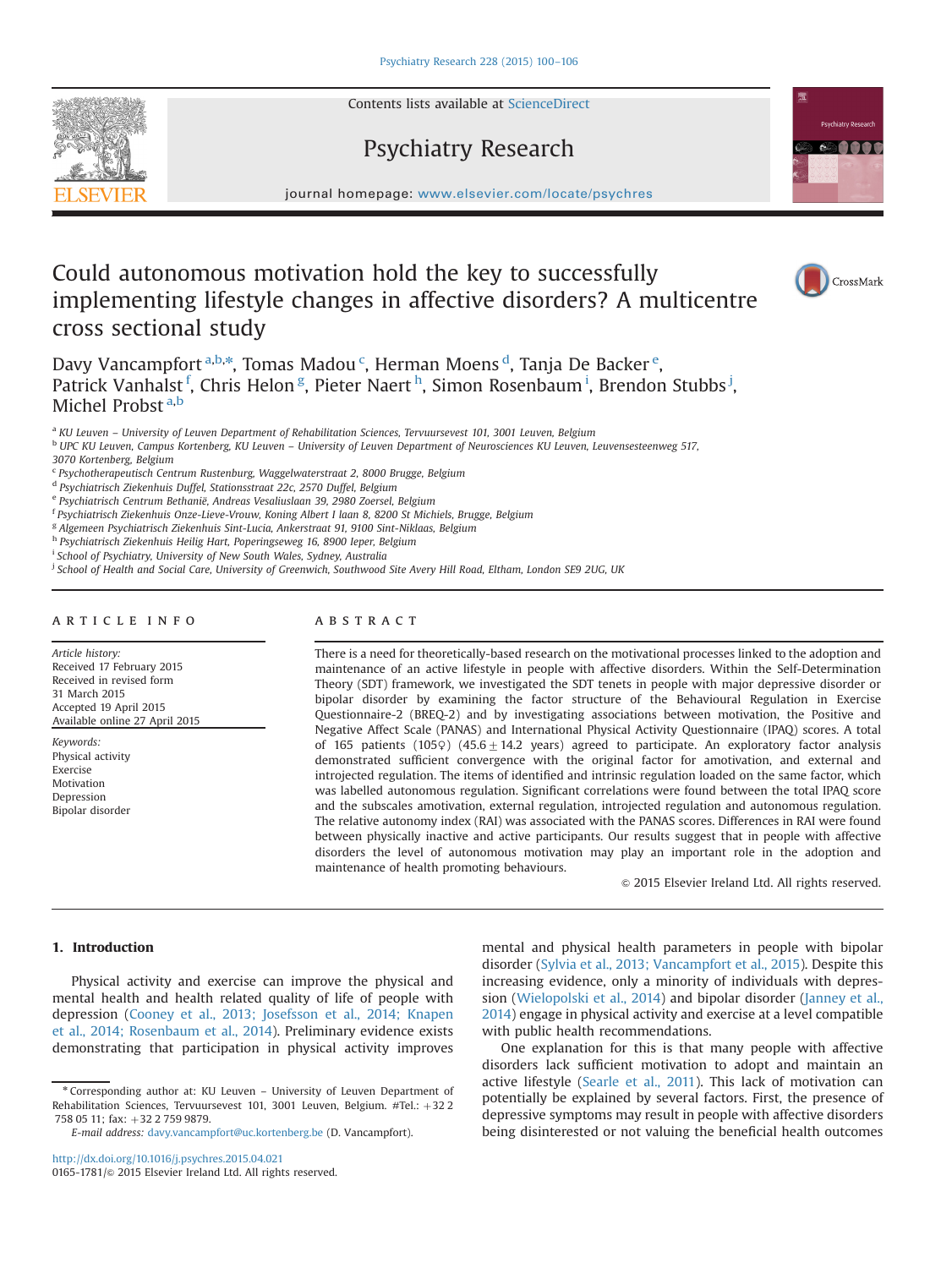enough to make physical activity a priority (Rosqvist et al., 2009). Second, people with affective disorders may not feel sufficiently competent to transform their intention into action (Azar et al., 2010; Krämer et al., 2014), or are suffering from somatic comorbidities that present a real or perceived barrier (Vancampfort et al., 2013a). In order to understand and address potential motivational deficits, there is a need for theoretically based research on the motivational processes linked to the adoption and maintenance of healthy behaviours in people with affective disorders (Knapen et al., 2014; Vancampfort and Faulkner, 2014).

In the present study, we aimed to address this deficit by utilizing the Self-Determination Theory (SDT) (Deci and Ryan, 2000). The SDT examines the differential effects of qualitatively different types of motivation that can underlie a specific behaviour (Deci and Ryan, 2000). It may provide insight into reasons why people with affective disorders commence and continue certain health behaviours. Specifically, SDT describes motivation as being multidimensional and residing along a continuum of increasing selfdetermination (also called autonomous motivation). The regulation towards an active lifestyle can be amotivated, extrinsically motivated or intrinsically motivated. At the lowest end of the continuum is amotivation, in which case individuals lack the motivation to adopt or maintain a lifestyle behaviour, either because they do not feel they achieve recommended targets or do not see the value of the change in lifestyle. Extrinsic motivation implies that a person engages in the behaviour to achieve outcomes that are separable from the behaviour itself. Within extrinsic motivation there is a continuum of behavioural regulations, reflecting the degree of autonomy or self-integration. External regulation refers to commencing and continuing a particular behaviour to avoid punishment and other-disappointment or to obtain promised rewards or other-appreciation. While external regulation is associated with external pressures to engage in an active lifestyle, introjected regulation refers to the imposition of pressures onto one's own functioning, for instance, by buttressing one's activity engagement with feelings of guilt, self-criticism, or contingent self-worth. Both external and introjected regulation represent controlled types of motivation as individuals will likely feel pressured to perform the behaviour. For identified regulation on the contrary, the behaviour is performed more willingly even though the activity itself is not enjoyable. An individual will participate in physical activity or exercise because the outcomes are personally important, for example to improve mental health or prevent somatic co-morbidities. The most autonomous form of extrinsic motivation is integrated regulation, in which case the lifestyle is consistent with other prevailing values. Although these types of extrinsic motivation attain a separable outcome than the activity itself, identified and integrated regulation involve personal endorsement of the reason to engage in an active lifestyle and, as a result, are more likely to be accompanied with feelings of choice and psychological freedom. Finally, intrinsic motivation represents the most autonomous type of motivation and involves being physically active for its own sake, because one finds it challenging or enjoyable.

There is a plethora of research demonstrating the importance of the SDT in understanding physical activity and exercise behaviour within the general population (Teixeira et al., 2012). More recently, research has focused on the relevance and significance of motivation for physical activity in psychiatric populations. For example, it was reported that higher autonomous motivation was significantly related to greater participation in physical activities in people with schizophrenia (Vancampfort et al., 2013b, 2014), yet similar research among people with affective disorders is lacking. Considering the low levels of physical activity participation in the majority of people with affective disorders, it is important to investigate whether in this population more autonomous types of motivation are also positively associated with participation in

healthy behaviours (i.e., physical activity). The predictive validity of SDT has, to the best of our knowledge, not been investigated in this population. Furthermore, knowledge on demographic correlates of physical activity motives will help to identify those individuals in need of more intensive or targeted interventions and will subsequently help to guide clinical practice. For example, no studies have ever compared the degree of the different types of motivation for physical activity in lower versus higher educated people with affective disorders. Additionally, it may be clinically pertinent to investigate whether age, gender and diagnosis (major depressive versus bipolar disorder) have a different effect on different types of motivation towards physical activity.

The current study has four major aims: (1) To provide validity evidence for the Behavioural Regulation in Exercise Questionnaire-2 (BREQ-2) (Markland and Tobin, 2004) in a sample of people with affective disorders; (2) To investigate if physical activity levels and the positive and negative affect of people with affective disorders are related to the different motivation types; (3) To establish if motivation differs according to gender (male versus female), education status (low versus high education) setting (inpatients versus outpatients) and diagnostic subgroup (major depressive disorder versus bipolar disorder); (4) To investigate whether the variance in significant correlates predict the variance in the relative autonomy index (RAI), an overall measure of autonomous motivation, towards an active lifestyle in people with affective disorders.

#### 2. Methods

#### 2.1. Participants and procedure

A multi-centre cross-sectional design was employed. Thirteen of 14 invited psychiatric centres agreed to participate. One centre did not participate due to organizational reasons (lack of time). The 13 participating centres (see Acknowledgements) were located across the five Dutch-speaking provinces of Belgium. Over a 6-month period (June 2014–December 2014), in- and outpatients with a DSM-IV diagnosis of either major depressive disorder or bipolar disorder (American Psychiatric Association, 2000) were invited to participate. The diagnosis was established by experienced psychiatrists responsible for the patients' treatment and who were not involved in the study. No incentive was provided for participation. The study procedure was approved by all the local ethical committees and all participants provided written informed consent.

#### 2.2. Behavioural regulation in exercise questionnaire

The Dutch version of the BREQ-2 (Markland and Tobin, 2004) was used. The BREQ-2 considers an individual's motivation towards exercise. We adapted the BREQ-2 by replacing the term "exercise" with the term "physical activity" in accordance with previous research in people with schizophrenia (Vancampfort et al., 2013a). The BREQ-2 comprises 19 items relating to five motivation types from the SDT. Each item is measured on a five-point Likert-scale, from 0 ('Not true for me') to 4 ('Very true to me'). The mean of the 5 retrieved subscales is calculated on a five-point scale to score the extent of each motivation type separately. We also calculated a RAI by weighting external regulation "-2", introjected regulation " $-1$ ", identified, regulation " $+1$ ", intrinsic motivation " $+2$ " (Markland and Tobin, 2004). A higher score indicates that the participant is more autonomously motivated.

#### 2.3. Physical activity levels

The International Physical Activity Questionnaire (IPAQ)-short version (Craig et al., 2003) was used. The IPAQ utilizes a 7-day recall period, identifying physical activity undertaken in the morning, afternoon and evening. Data from the IPAQ is summarized according to total minutes of walking, moderate physical activity (e.g., activities that makes one breathe somewhat harder than normal such as carrying light loads, bicycling at a regular pace, or easy swimming), and vigorous physical activity (e.g., activities that make you breathe much harder than normal such as heavy lifting, digging, aerobics, or fast bicycling) per week. A categorical analysis grouped the participants in an (1) inactive or (2) active group. In contrast to the inactive group, the active participants meet one of the following three general population health recommendations: (1) three or more days of vigorous activity of at least 20 min per day, or (2) five or more days of moderate-intensity activity or